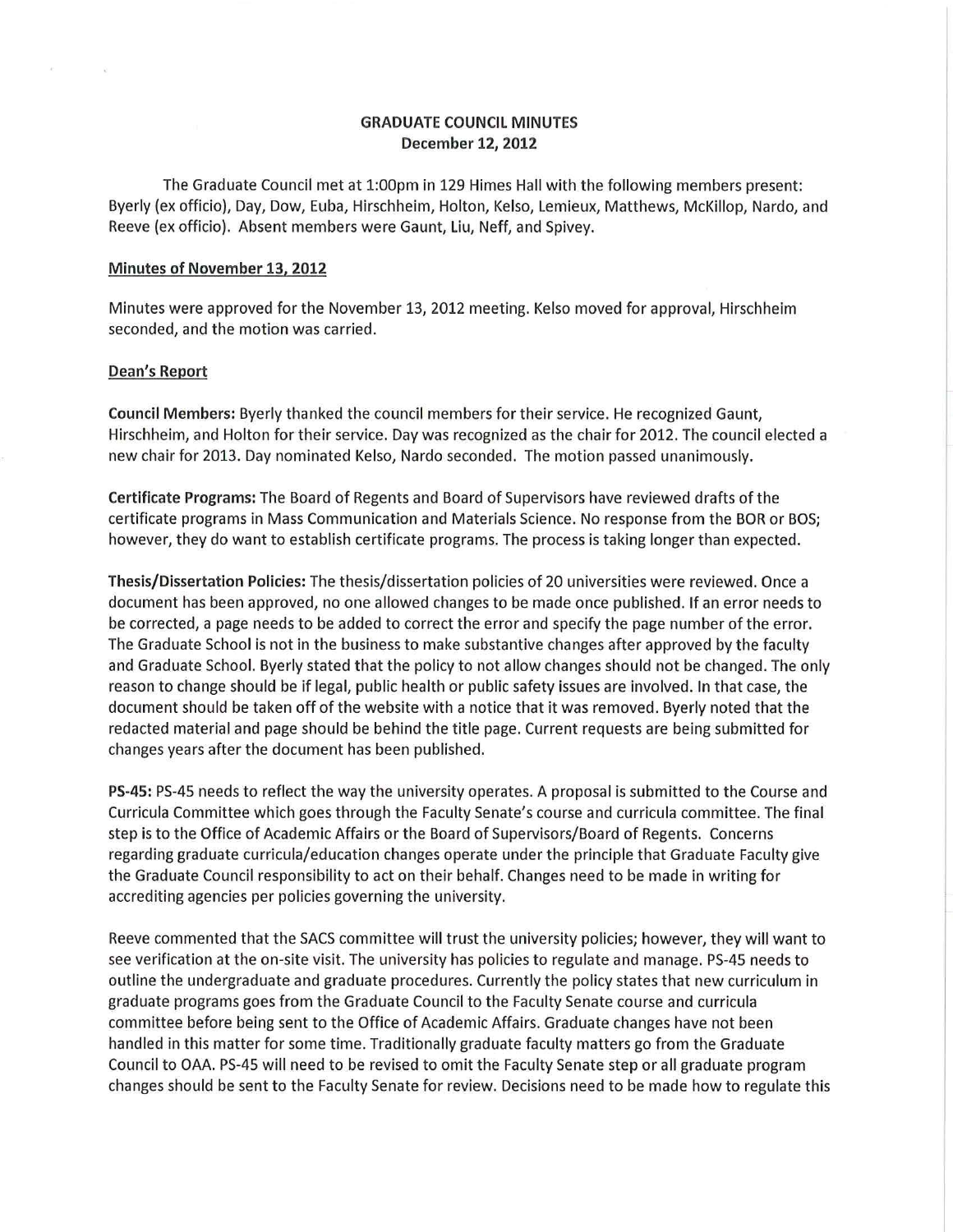policy prior to the SACS review. Byerly is concerned that PS-45 does not include any forms for graduate minors, graduate concentrations, graduate changes, etc.

Day mentioned that the course and curricula committee currently approved graduate courses. He recalls that the Graduate School was involved when he served on the Faculty Senate course and curricula committee. Currently graduate course changes go to Byerly for approval before being sent to the course and curricula committee and curriculum changes go to the Graduate Council for approval. Nardo raised the concern that not all members on the courses and curricula committee are members of the graduate faculty. Reeve noted that the Graduate Council approval is the graduate level approval and OAA is another point of approval. Nardo suggested making a recommendation to the Faculty Senate to appoint only graduate faculty members on the course and curricula committee.

Byerly's concern is previous program changes have been submitted to the Faculty Senate and no decision has been made. This delays the process getting the proposals to OAA. Reeve mentioned if the . course and curricula committee has any concerns and is not comfortable approving the proposal/changes, they will return to the Graduate Council for further information.

Lemieux questioned what would the graduate program changes going to the course and curricula committee add to the student experience. Reeve stated that the policy needs to be enforced. If changes to the policy need to be made, then the Graduate Council needs to send the revisions to OAA.

McKillop noted that it is not proper to send graduate program changes to the course and curricula committee if they are not graduate faculty members reviewing the graduate courses and programs. The Faculty Senate's main concern is justification, but the Graduate Council represents the graduate faculty and Graduate School concerns when making recommendations to the Graduate School Dean. She recommended that the course and curricula committee composition should be changed that all committee members should be members of the graduate faculty. The long term plan should be to revise PS-45.

Holton mentioned when he first joined the Graduate Council they were not a representative body and now the council is a representative body; therefore, the course and curricula committee may be redundant. Kelso suggested maybe members of the course and curricula committee not on the graduate faculty could recuse themselves from voting on graduate program matters. Reeve agreed that a majority should be appointed and recuse if not on the graduate faculty.

Byerly informed the council to send any additional comments or concerns to Reeve. At this time the council will proceed and will send to the Faculty Senate for approval. This issue will be discussed at the next Graduate Faculty meeting.

## Chairs Report

No report.

ne.

## Routine Business

Online Degree Programs: Four online degree programs are requesting for an exception to the GRE requirement. Holton sent a studyt via email on the GRE. A resolution for discussion was submitted to the Graduate Council at the November meeting. Professional degree programs would waive the GRE or GMAT if the student had professional experience. Day is in favor since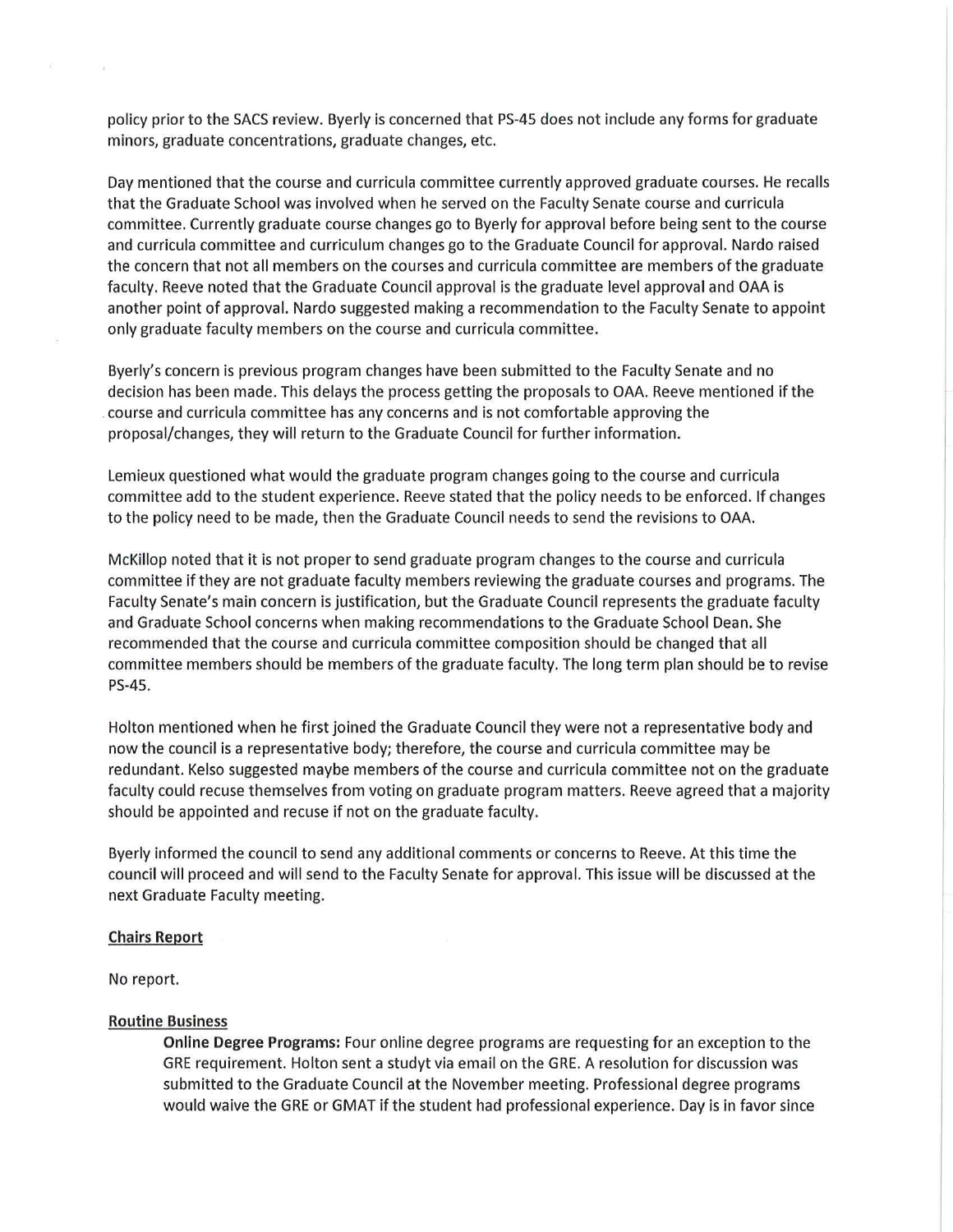these students would be further away from their undergraduate experience and are less likely to do well on standardized testing. In professional fields, test scores are down since the student has been out of school for a period of time. Byerly indicated that most will continue to use the GRE/GMAT. The only exceptions will be for experiences where the department felt substituted for test scores. Test scores are used to determine who is more likely to succeed in graduate school. Matthews questioned if this would be decided on a department by department basis. Holton noted that the student must meet a list of criteria in HRE in order for the GRE requirement to be waived. Reeve commented that the MBA program developed a matrix. There is a traditional baseline, then different programs with different criteria. Ed Watson will submit a final revision for approval.

The resolution is acceptable under the right situation. At this time, the Graduate School is formalizing admission standards for online programs. The online programs are beginning to be advertised and cannot begin without approval of proposed resolution. "The Graduate Council authorizes the Graduate School Dean to approve departmental petitions modifying admissions standards in professional Master's Degree programs (typically non-research, professional development, and not leading to a doctorate). Common to all these requests is the recognition that several years of high quality professional experience is a very good predictor of success in these graduate programs. Thus professional experience may substitute for a standardized test such as the GRE, GMAT, etc." Nardo moved for approval, Holton seconded, and the motion was approved.

### Old Business

LSU Ag Center Affiliate Faculty Status: Byerly and Reeve will meet with HRM to discuss process and a new form to be created since current HRM form is for the main campus faculty. The HRM systems for the main campus and Ag Center campus do not interact.

HRE Admission Changes: HRE proposed that students applying to the MS program with a concentration in Human Resource and Leadership Development may have the GRE/GMAT waived if they meet the following criteria:

- 1. A minimum of a 3.0 GPA in their last 60 hours of undergraduate coursework
- 2. A minimum of a 3.0 GPA on all previous graduate coursework
- 3. Three letters of acceptable recommendations
- 4. Three years of demonstrated successful professional work experience
- 5. Successful completion of a criterion-based essay as specified by the faculty

Kelso moved to approve the HRE proposal, McKillop seconded the motion, and all approved passing the motion.

MNS Bulletin Changes: Guillermo Ferreyra presented changes for the MNS program to be included in the Graduate Bulletin/General Catalog. The changes include a requirement of a plan of study for all students in the program. The minimum number of hours in the primary focus area is increased from 15 to 18. The maximum number of hours in the secondary focus areas is increased from 9 to 12. The minimum number of elective hours reduced from 12 to 6. Hirschheim moved to approve the minor changes, McKillop seconded, and the motion was passed.